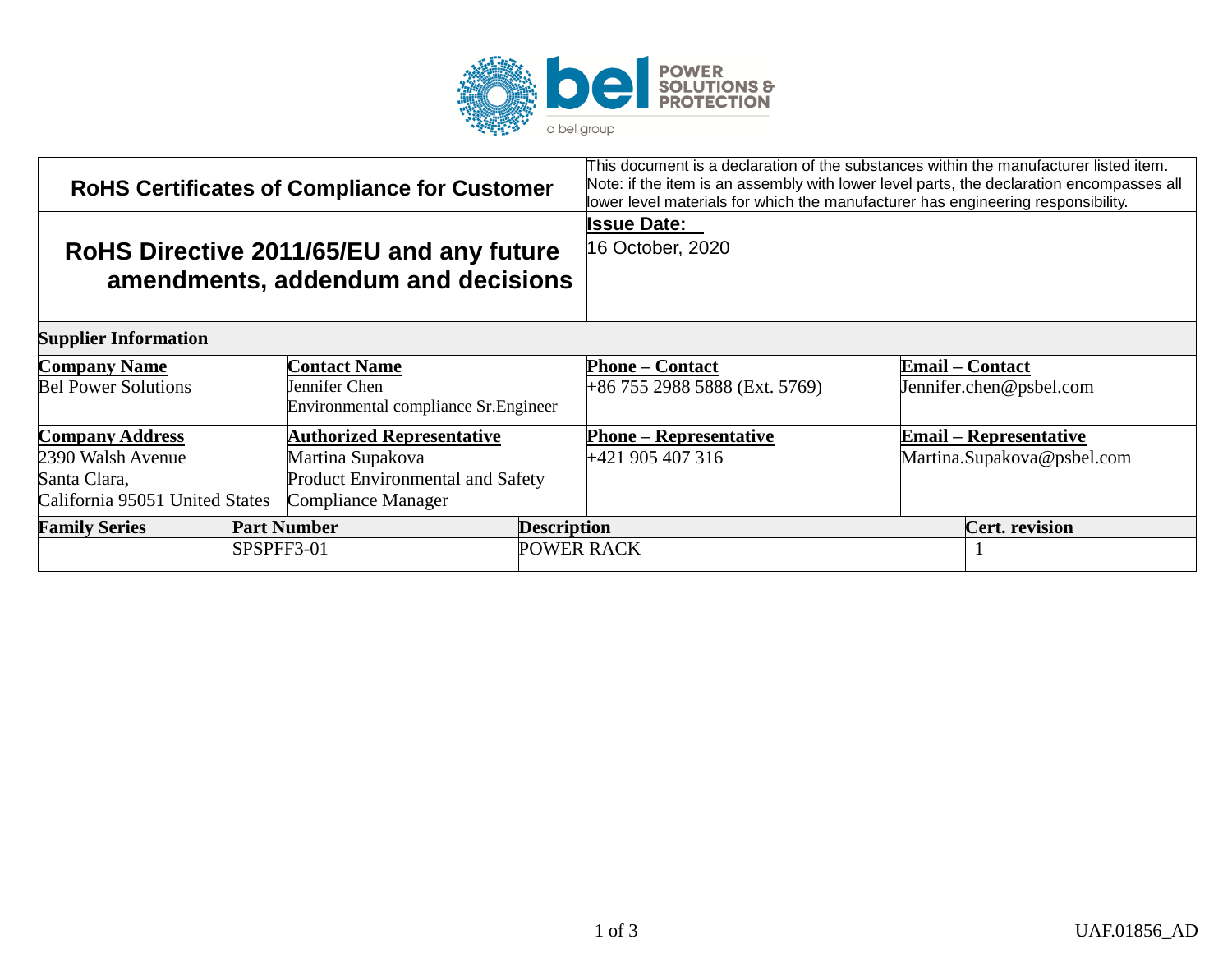

## **RoHS Material Composition Declaration**

**RoHS Definition per Directive 2011/65/EU and 2015/863**: Quantity limit of 0.1% by mass (1000 PPM) in homogeneous material for: Lead (Pb), Mercury (Hg), Hexavalent Chromium (Cr(VI)), Polybrominated Biphenyls (PBB), Polybrominated Diphenyl Ethers (PBDE) , Bis(2-ethylhexyl) phthalate (DEHP), Butyl benzyl phthalate (BBP), Dibutyl phthalate (DBP), Diisobutyl phthalate (DIBP) and quantity limit of 0.01% by mass (100 PPM) in homogeneous material for Cadmium (Cd)

Supplier certifies that it gathered the information it provides in this form concerning RoHS restrictive substances using appropriate methods to ensure its accuracy and that such information is true and correct to the best of its knowledge and belief, as of the date that Supplier completes this form. Customer acknowledges that Supplier may have relied on information provided by others in completing this form, and that Supplier may not have independently verified such information. However, in situations where Supplier has not independently verified information provided by others, Supplier agrees that, at a minimum, its suppliers have provided certifications regarding their contributions to the part, and those certifications are at least as comprehensive as the certification in this paragraph.

- $\Box$  1 Item does not contain RoHS restricted substances per the definition above
- $\Box$  2 Item contains RoHS restricted substances above the limits per the definition above and is not under exemption. Please specify:
	- ☐ Bis(2-ethylhexyl) phthalate (DEHP). **Will be restricted from 22 July 2019 per Directive 2015/863**
	- ☐ Butyl benzyl phthalate (BBP). **Will be restricted from 22 July 2019 per Directive 2015/863**
	- ☐ Dibutyl phthalate (DBP). **Will be restricted from 22 July 2019 per Directive 2015/863**
	- ☐ Diisobutyl phthalate (DIBP). **Will be restricted from 22 July 2019 per Directive 2015/863**
	- $\Box$  Lead (Pb), Mercury (Hg), Cadmium (Cd), Hexavalent Chromium (Cr(VI)), Polybrominated Biphenyls (PBB) or Polybrominated Diphenyl Ethers (PBDE). **Restricted from 3 Jan 2013 per Directive 2011/65/EU (Non-compliant)**
- $\boxtimes$  3 Item does not contain RoHS restricted substances per the definition above, except for selected exemptions identified below